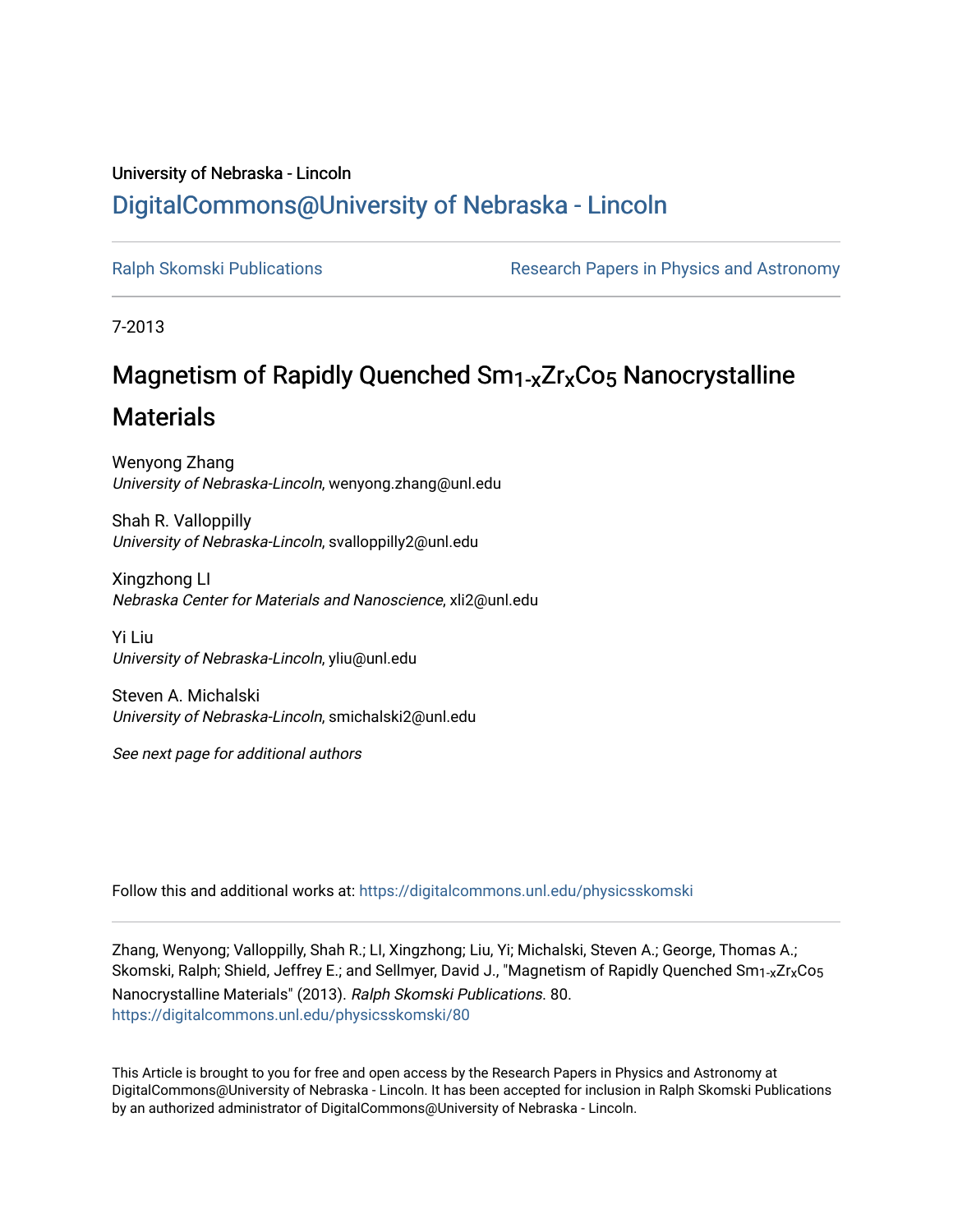### Authors

Wenyong Zhang, Shah R. Valloppilly, Xingzhong LI, Yi Liu, Steven A. Michalski, Thomas A. George, Ralph Skomski, Jeffrey E. Shield, and David J. Sellmyer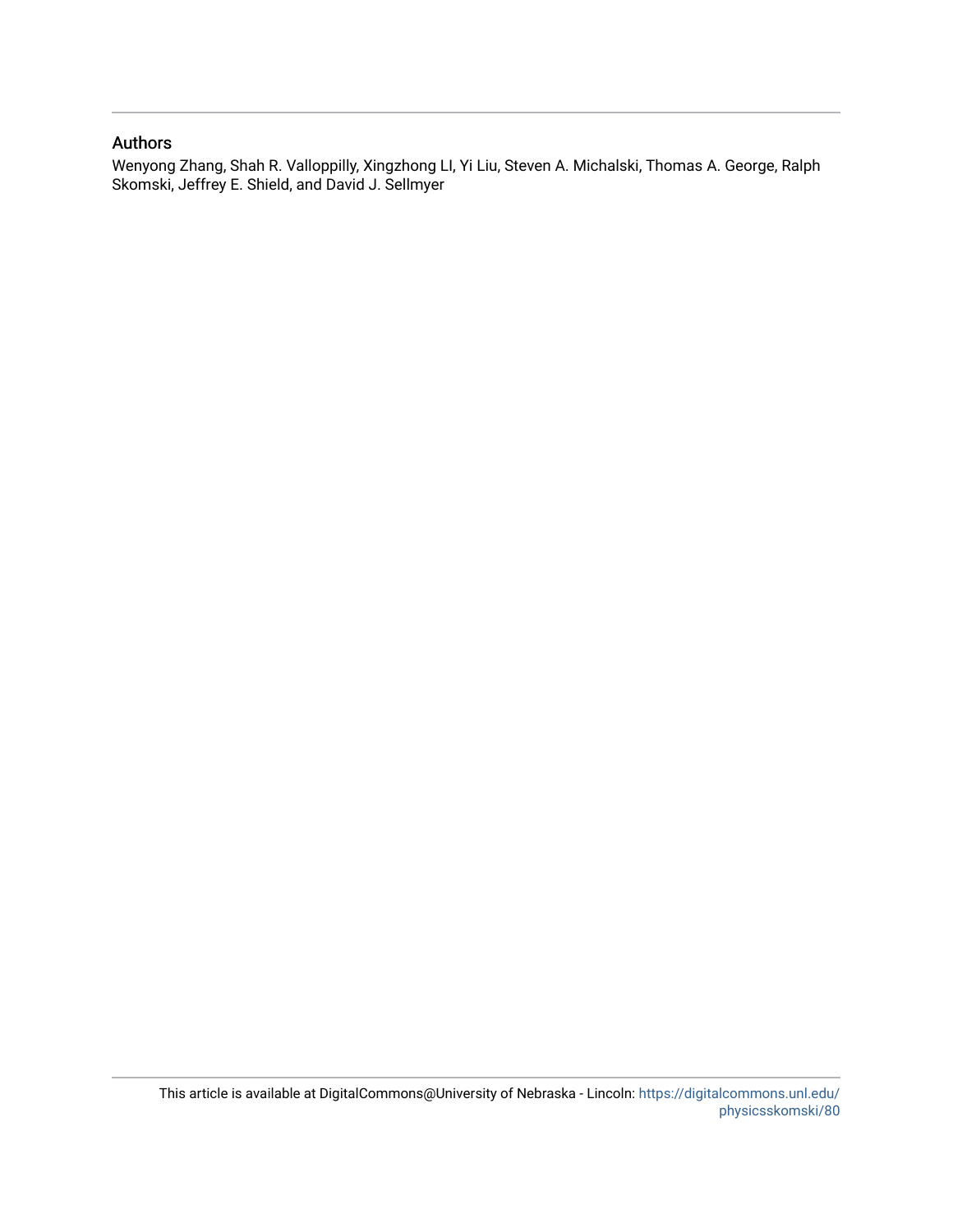### **Magnetism of Rapidly Quenched**  $Sm_1 = xZr_xCo_5$  **Nanocrystalline Materials**

W. Y. Zhang<sup>1,2</sup>, S. Valloppilly<sup>2</sup>, X. Z. Li<sup>2</sup>, Y. Liu<sup>1,2</sup>, S. Michalski<sup>1,2</sup>, T. A. George<sup>1,2</sup>, R. Skomski<sup>1,2</sup>, J. E. Shield<sup>2,3</sup>, and D. J. Sellmyer<sup>1,2</sup>

<sup>1</sup>Department of Physics and Astronomy, University of Nebraska, Lincoln, NE 68588 USA

<sup>2</sup>Nebraska Center for Materials and Nanoscience, University of Nebraska, Lincoln, NE 68588 USA

<sup>3</sup>Department of Mechanical and Materials Engineering, University of Nebraska, Lincoln, NE 68588 USA

The effect of Zr addition on nanostructure and magnetic properties in nanocrystalline  $Sm_{1-x}Zr_xCo_5$  ( $x = 0 - 0.6$ ) has been investigated. (Sm, Zr)Co<sub>5</sub> with the CaCu<sub>5</sub> structure was synthesized by melt spinning. The lattice parameters a and b decrease with **x, whereas c increases. Thus, the unit cell volume of (Sm, Zr)Co shrinks because the smaller Zr atoms occupy the sites of the larger Sm atoms. Zr addition decreases the grain size and induces the formation of planar defects. The coercivity decreases with x, due to weakening of magnetocrystalline anisotropy energy and effective intergrain exchange coupling. A very high coercivity of 39 kOe and energy product of 13.9 MGOe are obtained for**  $x = 0$ **. The remanence of (Sm, Zr)Co<sub>5</sub> increases with x. For**  $x \le 0.4$ **, the energy product slightly decreases with x. The results show that 40% of the Sm can be replaced by the less expensive Zr, with an energy-product reduction of only 10%. In addition, the planar defects are responsible for the change of coercivity mechanism from the nucleation-type** of reverse domain for the  $x = 0$  to the pinning-type of domain wall for the  $x = 0.4$ .

*Index Terms—***Coercivity, magnetic property, nanomaterials, rare-earth transition-metals compounds.**

#### I. INTRODUCTION

 $\sum$  mCo<sub>5</sub> with the CaCu<sub>5</sub> structure has attracted tremendous attention due to its high magnetocrystalline anisotropy and Curie temperature [1], [2]. Sm is a key rare-earth (R) element that is relatively expensive. Reducing the Sm content in SmCo may help to reduce material cost and extend the range of applications. It was reported that rare-earth elements can be partially replaced by non-rare-earth elements such as Zr, Ti, and Hf to improve magnetic properties of permanent-magnet materials [3]–[7]. For example, the remanence of rapidly-quenched  $R_2Fe_{14}B$  was enhanced by replacing R with 2 at% Zr. The Curie temperature of  $PrCo<sub>5</sub>$  increases 29 K after 10 at% Ti was added. Based on the Sm-Co binary phase diagram [8], a high cooling rate is required to prevent the decomposition of  $SmCo<sub>5</sub>$  to  $Sm<sub>2</sub> Co<sub>17</sub>$  and  $Sm<sub>5</sub> Co<sub>19</sub>$  at 812°C, which have low magnetocrystalline anisotropies and are detrimental to magnetic properties. In this work, Sm-lean single-phase  $Sm_{1-x} Zr_{x} Co_{5}$  $(x = 0-0.6)$  was fabricated by melt spinning. The relationships between the structure and magnetic properties were studied.

#### II. EXPERIMENTAL METHOD

Ingots of  $Sm_{1-x} Zr_x Co_5 (x = 0-0.6)$  were arc melted from high-purity elements in an argon atmosphere. The ribbons were made by ejecting molten ingots in a quartz tube onto the surface of a rotating copper wheel with a speed of 40 m/s. The typical size of ribbons is 2 mm wide and 50  $\mu$ m thick. The phase components were determined by a Rigaku D/Max-B X-ray diffraction (XRD) system. The magnetic properties were measured by a superconducting quantum interference device (SQUID) magnetometer at fields up to 7 T. The applied field was parallel to the long direction of the ribbon.

Manuscript received October 22, 2012; accepted January 11, 2013. Date of current version July 15, 2013. Corresponding author: W. Y. Zhang (e-mail: wenyong.zhang@unl.edu).

Color versions of one or more of the figures in this paper are available online at http://ieeexplore.ieee.org.

Digital Object Identifier 10.1109/TMAG.2013.2240440



Fig. 1. XRD patterns of  $Sm_{1-x} Zr_x Co_5 (x = 0 - 0.6)$ .

#### III. RESULTS AND DISCUSSION

Fig. 1 shows XRD patterns of  $Sm_{1-x} Zr_x Co_5$ . The diffraction peaks of all the samples were indexed as single-phase (Sm,  $Zr)Co<sub>5</sub>$  with the CaCu<sub>5</sub> structure. The relative intensity of the (200) peak becomes weaker with the increase of x. However, the relative intensity of (111) peak becomes stronger. For  $x = 0.6$ , the intensity of the diffraction peak of (111) is strongest, which is the characteristic of isotropic  $SmCo<sub>5</sub>$  [9]. This indicates that Zr addition restrains the (200) preferred orientation and changes the ribbons from anisotropic to isotropic. The (200) and (300) peaks shift to higher angles with x as indicated by the red arrows on Fig. 1. At the same time, the (002) peak shifts to a lower angle with x (green arrow). These reflect the changes of the lattice parameters with x. The results are presented in Fig. 2.  $c$  increases with x but  $\alpha$  decreases with x which causes the cell volume to shrink. This is because the smaller Zr atoms substitute the bigger Sm atoms in the lattice.

Fig. 3 shows the TEM images of  $Sm_{1-x} Zr_x Co_5 (x = 0, 0.4)$ and corresponding statistical distribution of grain size. Compared to the  $x = 0$ , the  $x = 0.4$  has a smaller mean grain size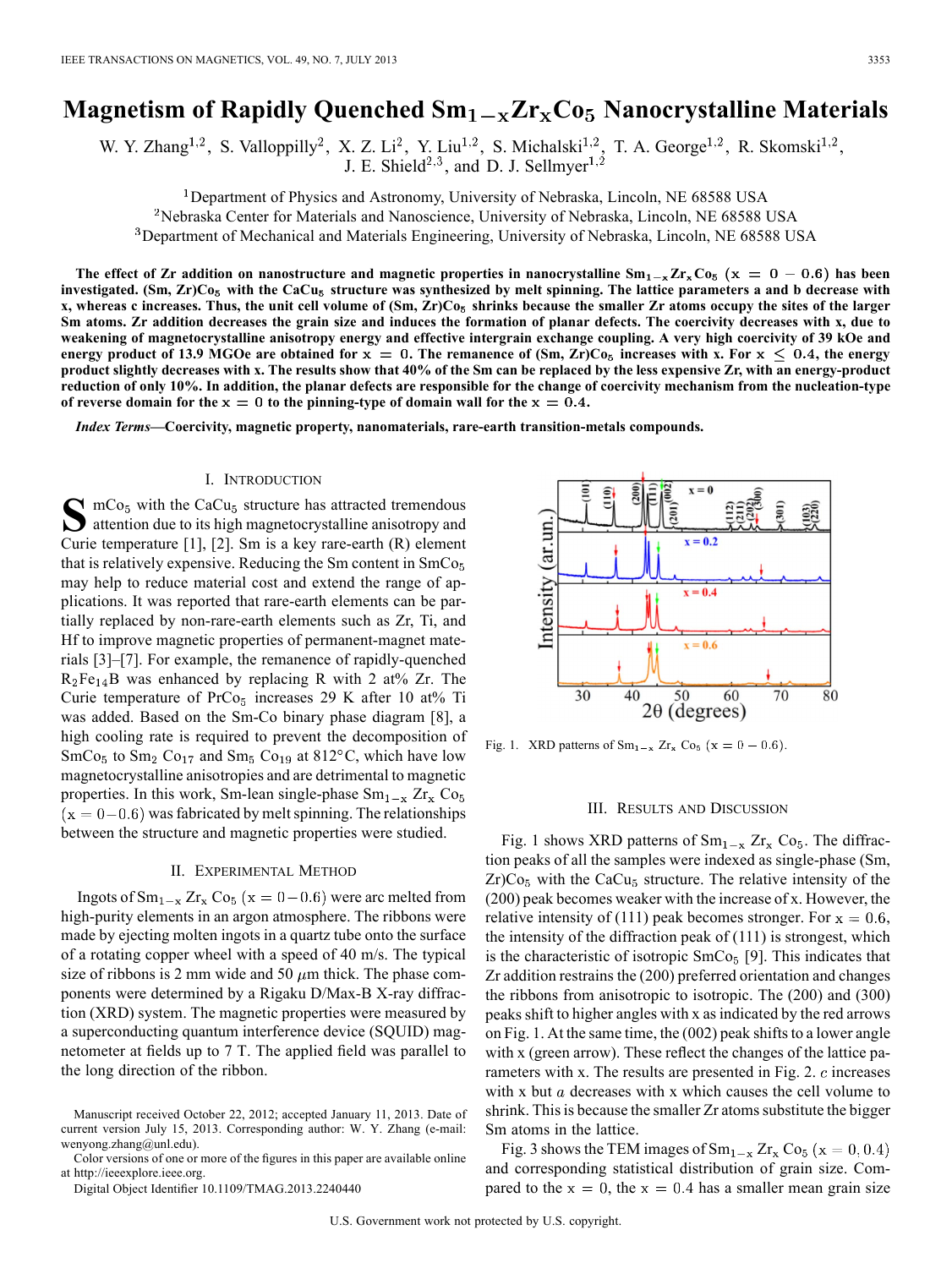

Fig. 2. Zr content dependence of the lattice parameters (a, c) and cell volume (V) for  $Sm_{1-x} Zr_x Co_5$  (x = 0 - 0.6).



Fig. 3. TEM images of the  $Sm_{1-x} Zr_x Co_5$  (x = 0 (a), 0.4 (b)), enlarged image of the  $x = 0.4$  (c), and the statistical distribution of grain size of the  $x = 0$  (d) and  $x = 0.4$  (e).

and shallower size distribution. It reveals that Zr addition decrease the grain size and refine the nanostructure. In addition, the planar defects indicated by the red arrows in Fig. 3(e), which may be the stacking fault or antiphase domain wall, were observed in the  $x = 0.4$ . This indicates that Zr addition induces the formation of planar defects.

Fig. 4(a) shows the hysteresis loops of the  $Sm_{1-x} Zr_x Co_5$  $(x = 0 - 0.6)$  ribbons. It is evident that magnetic properties of the samples are strongly dependent on Zr content. The magnetocrystalline anisotropy constant K, and the saturation magnetic polarization  $J_s$  of  $Sm_{1-x} Zr_x Co_5 (x \ge 0.4)$  can be estimated using the law of the approach to saturation [10]. The magnetocrystalline anisotropy field was calculated as  $H_a = 2$  K/M<sub>s</sub> [10]. The value of the  $H_a$  for  $x = 0.4$  and 0.6 are 39 and 31 kOe, respectively. The reported value of the  $H_a$  for  $x = 0$ is 400 kOe [1]. Zr addition significantly reduces  $H_a$ . It is reported that  $60\%$  of the anisotropy energy K of  $SmCo<sub>5</sub>$  is due to samarium [11], so the decrease of Sm concentration leads to the reduction of anisotropy field. The deduced magnetic properties are shown in Fig. 4(b). The substitution of Zr for Sm may decrease the number of electron transferring from 5d/6s band of Sm to 3d band of Co. And thus the saturation polarization increases with x. Zr addition reduces the preferred orientation



Fig. 4. Hysteresis loops of  $Sm_{1-x} Zr_x Co_5 (x = 0 - 0.6)$  (a) and deduced magnetic properties (b): saturation magnetization  $(J_s)$ , remanence ratio  $(J_r/J_s)$ , coercivity  $({}_iH_c)$ , and energy product  $((BH)_{max})$ .

of c-axis of hard phase, as shown in Fig. 1, thus the remanence ratio decreases with x. The decrease of coercivity with x is attributed to the reduction of the magnetocrystalline anisotropy of the hard magnetic phase. The energy product decreases only to 12.5 MGOe with a 40% Zr substitution. The very high coercivity of 39 kOe and maximum energy product of 13.9 MGOe were achieved for  $x = 0$ .

Generally, the coercivity mechanism of permanent-magnet materials can be determined by comparing initial magnetization curves and applied field dependence of coercivity [12]–[15]. Fig. 5 shows the initial magnetization curves for  $Sm_{1-x} Zr_x$  $Co<sub>5</sub>$  (x = 0,0.4) and applied field dependence of the coercivity. For  $x = 0$ , the magnetization and coercivity increase rapidly at low field. They approach saturation at the low field of 7 and 15 kOe, respectively, which are much smaller than the saturated coercivity. This indicates that domain walls move easily, and the coercivity is controlled by the nucleation of reverse domains. A similar phenomenon was observed in annealed 5 m/s  $Sm_{1,1}$  Co<sub>5</sub> ribbons [13]. For  $x = 0.4$ , the magnetization and coercivity increase slowly until the applied field exceeds a critical value comparable to the saturated coercivity where they increase faster. The saturation of the magnetization and coercivity